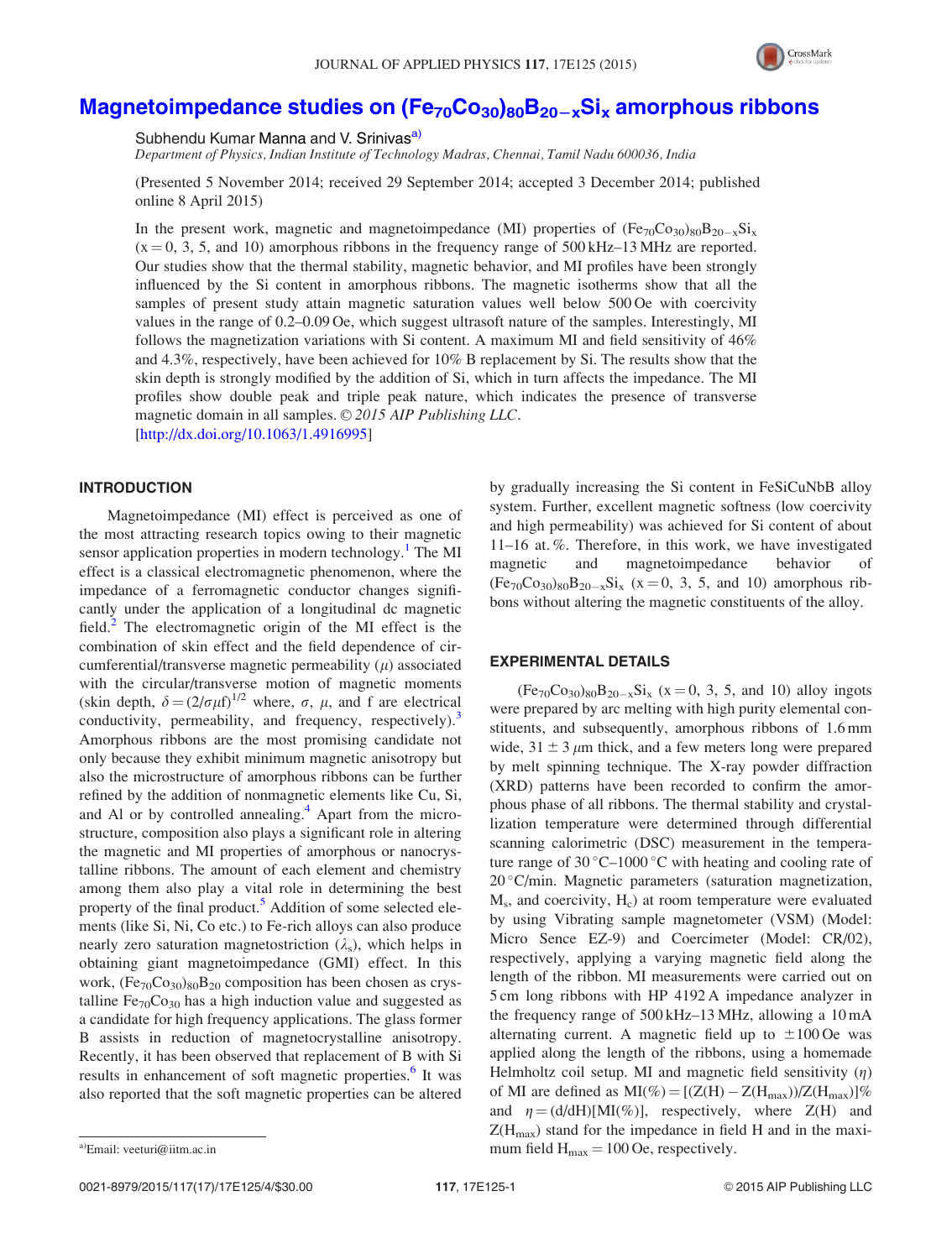

FIG. 1. M-H curves at 300 K for all  $(Fe_{70}Co_{30})_{80}B_{20-x}Si_x$  ribbons.

#### RESULTS AND DISCUSSION

Amorphous phase of all as-quenched ribbons was confirmed by X-ray diffraction patterns, which was further supported by DSC measurement. The DSC measurement shows a strong exothermic peak at  $487\,^{\circ}\text{C}$  (crystallization temperature  $(T_X)$ ) for  $(Fe_{70}Co_{30})_{80}B_{20}$  ribbon, and this peak is shifted towards higher temperature with increasing of Si content. It is interesting to mention that with Si addition, DSC curves show two well separated exothermic peaks, which reveal that Si induces two phase crystallization process. Room temperature magnetization measurements show that all the ribbons ( $x = 0, 3, 5$ , and 10) are saturated well below 500 Oe longitudinal magnetic field (Fig. 1). Magnetic saturation value ( $M_s$ ) of 240 emu/g has been observed for  $x = 0$ , and decreased to 200 emu/g for  $x = 3$  ribbon. On further increase of Si content up to  $x = 10$ , M<sub>s</sub> value increases to  $230 \text{ emu/g}$ . The coercivity  $(H_c)$  measurements by coercimeter suggest that  $H_c$  value decreases with increasing Si content. The  $H_c$  value significantly changes from  $0.2$  Oe for  $x = 0$  to 0.09 Oe for  $x = 10$  sample. These magnetic measurements indicate that all the ribbons have soft magnetic properties. It is also interesting to note that soft magnetic behavior is enhanced for the samples with  $x > 5$ . Fig. 2 illustrates the



FIG. 2. Variation of MI(%) with magnetic field (H) for  $(Fe_{70}Co_{30})_{80}B_{20}$  $(x = 0)$  ribbons. Inset: SP to DP transition at a low field range.



FIG. 3. Variation of MI(%) with magnetic field (H) for  $(Fe_{70}Co_{30})_{80}B_{17}Si_3$  $(x = 3)$  ribbons. Inset: SP to DP transition through TP at a low field range.

 $MI(\%)$  variation with magnetic field (H) at different frequencies for  $x = 0$  ribbon, which shows that the MI reaches a maximum value ( $MI(\%)_{max}$ ) of 30% at 4 MHz. Inset of Fig. 2 shows the MI curves in low field, which reveals single peak (SP) to double peak (DP) transition at 5 MHz with anisotropy field  $(H_k) \sim 2$  Oe. Fig. 3 depicts that the MI(%)<sub>max</sub> decreases to 22% at 3 MHz for  $x = 3$  ribbon, which suggests that addition of Si decreases the MI value, while SP to DP transition occurs at  $4$  MHz with  $H_k = 3$  Oe. Interestingly, a typical single peak with two plateaus extended beside the sharp central peak has been observed at 2 MHz, which was converted to an uncommon "triple peak" (TP) at a frequency of 5 MHz. Similar features have been reported by Sommer and Chien<sup>8</sup> when CoFeSiB ribbons were annealed under application of transverse magnetic field. Recent researchers show a prominent TP behavior can be observed for the asquenched amorphous ribbons. $9-11$  The MI profiles in Fig. 4 exhibit MI(%)<sub>max</sub> of 28% at 6 MHz for  $x = 5$ , referring an increase of MI as compared to  $x = 3$  ribbon. For this ribbon, DP behavior has been observed for the whole frequency range (0.5–13 MHz). Fig. 5 describes the MI profile of  $x = 10$  ribbon, and a large MI(%)<sub>max</sub> of 46% at 5 MHz has been observed. This variation of MI(%) profile with Si



FIG. 4. Variation of MI(%) with magnetic field (H) for  $(Fe_{70}Co_{30})_{80}B_{15}Si_5$  $(x = 5)$  ribbons. Inset: SP to DP transition at a low field range.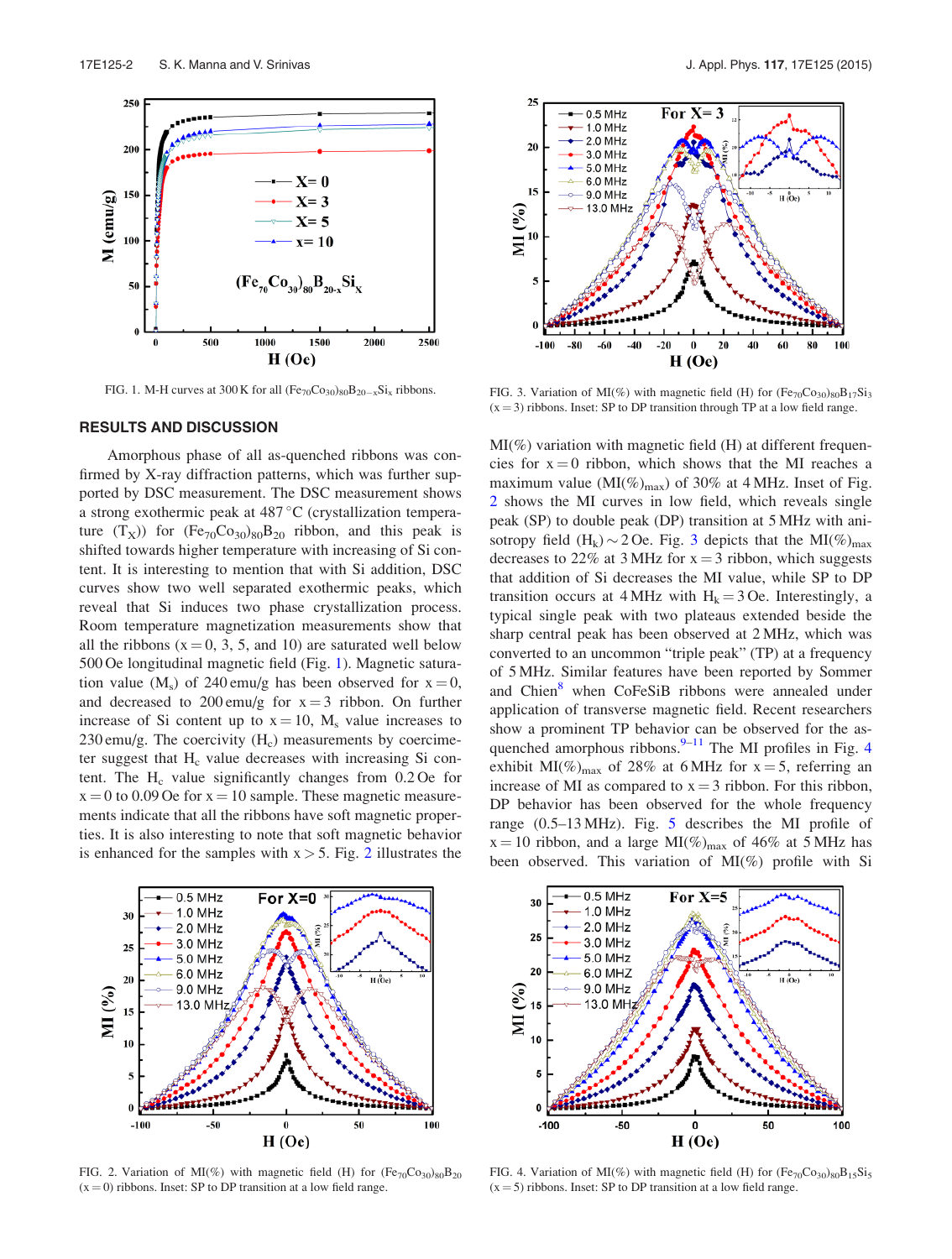

FIG. 5. Variation of MI(%) with magnetic field (H) for  $(Fe_{70}Co_{30})_{80}B_{10}Si_{10}$  $(x = 10)$  ribbons. Inset: SP to DP transition through TP at a low field range.

content can be explained by a combination of changes in saturation magnetostriction  $(\lambda_s)$  and magnetic permeability  $(\mu)$ with Si content in amorphous ribbons. To achieve ultrasoft magnetic properties, the indispensable conditions should be nearly zero  $\lambda_s$  and initial permeability  $(\mu_i)$  value should be very large. Herzer<sup>7</sup> showed that  $\lambda_s$  and  $\mu_i$  follow an increasing and decreasing trend when elemental Boron is replaced by Si in nanocrystalline Fe-Cu-Nb-Si-B alloy system. In our Fe-Co-B-Si system, the alteration of MI profile might be due to a combined effect of  $\lambda_s$  and  $\mu_i$ . The drop in MI(%) value for 3% of Si could be due to enhancement of  $\lambda_s$ , which dominates on  $\mu_i$ . Further replacement of B by Si ( $x \ge 5\%$ ) produces more  $\alpha$ -Fe<sub>3</sub>Si phase, which could not be identified by XRD measurement. In this range of Si content ( $x \ge 5\%$ ),  $\mu_i$ dominates on  $\lambda_s$ , and MI(%) increases gradually for presently studied samples. It is interesting to observe that the  $MI(\%)_{max}$  variation with Si-content behaves in the same manner as  $M<sub>S</sub>$  variation with si. For  $x = 10$  ribbon, a SP to DP transition has also been observed at 5 MHz with  $H_k = 7$  Oe. Similar to 3% Si content ribbon, a remarkable central peak with two extended plateaus has been observed at 2 MHz, which transforms to TP at 3 MHz and then converted into DP at 5 MHz. Similar TP behavior was also



FIG. 6. MI(%)<sub>max</sub> variations with frequency for all  $(Fe_{70}Co_{30})_{80}B_{20-x}Si_{x}$ ribbons.



FIG. 7. Variation of MI(%)<sub>max</sub> and maximum field sensitivity ( $\eta$ ) with Si content for all  $(Fe_{70}Co_{30})_{80}B_{20-x}Si_x$  ribbons.

observed for  $x = 3$ , but it becomes more evident for  $x = 10$ ribbon, which suggests that Si insists the TP behavior. The mechanism of TP behavior is still quite unclear, though many attempts have been made to understand it. $^{12}$  The SP behavior at lower frequency is dominated by domain wall motion ( $\mu_{\text{wall}}$ ). On the other hand, the DP appearing at higher frequency is due to damping of domain wall by eddy current, and magnetization process is controlled by domain rotation  $(\mu_{\rm rot})$  only. Therefore, the TP behavior might be a typical balance between the domain wall motion and the domain rotation ( $\mu_{\varphi} = \mu_{\text{wall} +} \mu_{\text{rot}}$ ) as it is observed at a medium frequency (2–4 MHz). Fig. 6 represents variations of  $MI(\%)_{max}$ with frequency. It emphasizes with Si content that  $M(\%)_{max}$ shifted to lower frequencies and then towards higher frequency. This is possibly due to the complex behavior of eddy current damping with Si addition. In Fig. 7,  $MI(\%)_{max}$ and maximum field sensitivity  $(\eta_{\text{max}})$  have been plotted with Si-content (at. %). This observation reveals that  $x = 10$  sample has a highest  $MI(\%)_{max}$  of 46% and a largest field sensitivity of 4.3% among all the investigated samples. From the viewpoint of sensor applications, the present study manifested a systematic way to tailor the magnetic and MI properties with a better field sensitivity by controlling the Si content.

### SUMMARY AND CONCLUSIONS

From the present study, it can be concluded that preferable magnetization direction and MI profiles can be altered by the addition of Si to  $(Fe_{70}Co_{30})_{80}B_{20}$  alloy composition. A maximum MI(%) and field sensitivity of  $46\%$  and  $4.3\%$ , respectively, have been achieved for 10% B replacement by Si. A remarkable TP behavior has been observed with Si addition, and it is more evident for  $x = 10$ . This might be due to balance of domain wall motion and magnetization rotation at medium frequency.

## ACKNOWLEDGMENTS

We would like to acknowledge Professor K. Balasubramanian, Department of Mechanical Engineering, Indian Institute of Technology Madras, Chennai, for providing us impedance measurement facility.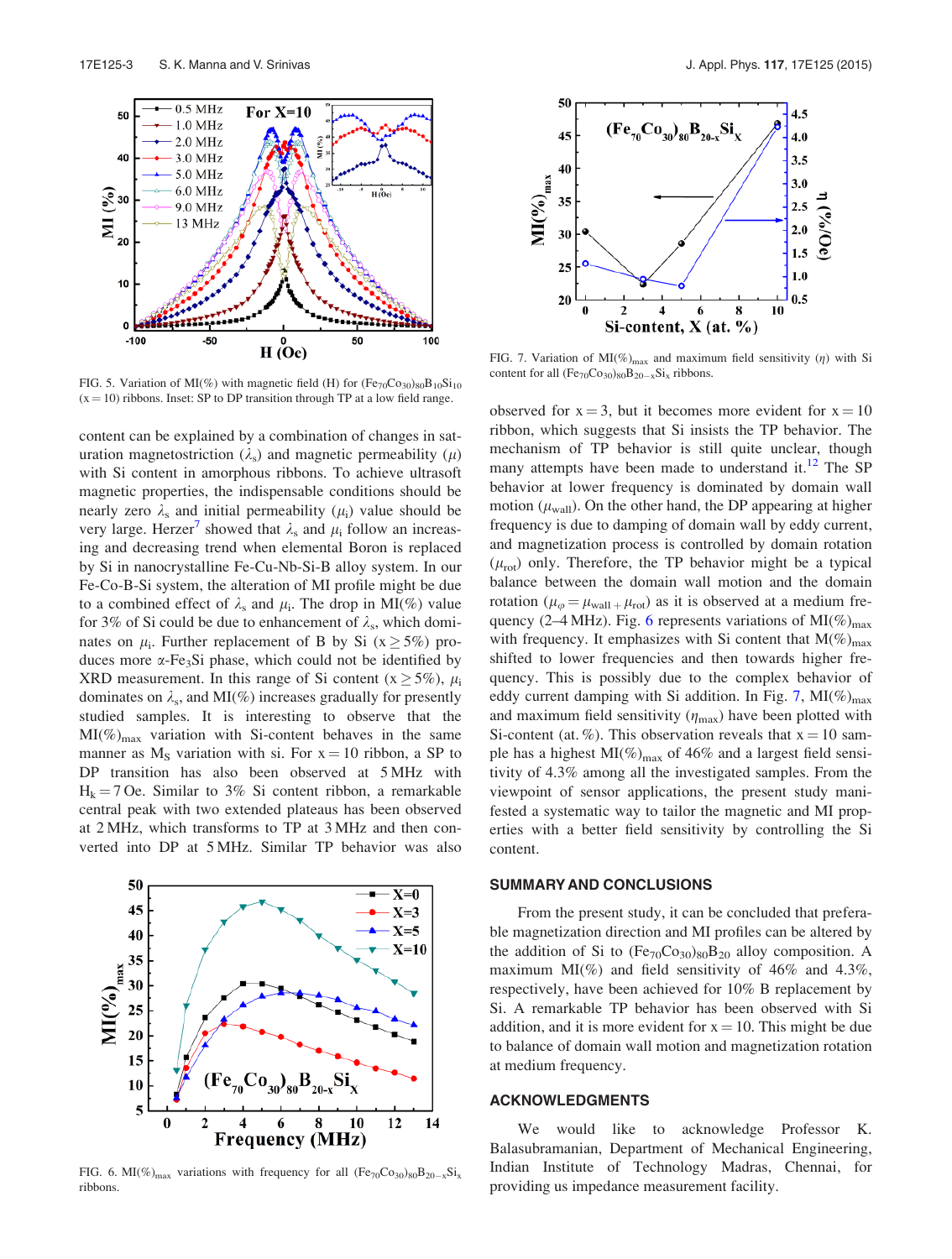- <sup>1</sup>K. Mohri, T. Uchiyama, L. P. Shen, C. M. Cai, and L. V. Panina, Sens. Actuators A 91, 85 (2001).
- ${}^{2}$ L. V. Panina and K. Mohri, Appl. Phys. Lett. 65, 1189 (1994).
- <sup>3</sup>M. H. Phan and H. X. Peng, Prog. Mater. Sci. 53, 323 (2008).
- 4 T. Sahoo, A. C. Mishra, V. Srinivas, M. Srinivas, B. Majumdar, and D. Akhtar, J. Magn. Magn. Mater. 321, 2617 (2009).
- <sup>5</sup>M. Ohta and Y. Yoshizawa, Appl. Phys. Lett. 91, 062517 (2007).
- 6 Z. Zhang, P. Sharma, and A. Makino, J. Appl. Phys. 112, 103902 (2012).
- <sup>7</sup>G. Herzer, "Nanocrystalline soft magnetic alloys," in Handbook of Magnetic Materials, edited by K. H. J. Buschow (Elsevier, 1997), Vol. 10, Chap. 3, p. 415. <sup>8</sup>R. L. Sommer and C. L. Chien, Appl. Phys. Lett. 67(6), 857 (1995).
- <sup>9</sup>R. L. Sommer and C. L. Chien, J Appl. Phys. **79**(8), 5139 (1996).
- <sup>10</sup>A. Rosales-Rivera, V. H. Valencia, D. L. Quintero, P. Pineda- Gómez, and M. Gómez, *Phys. B* 384(1-2), 169 (2006).
- $11$ A. Rosales-Rivera, V. H. Valencia, and M. Gómez, *Phys. B* 398, 252 (2007).
- <sup>12</sup>K. Mandal, S. Mandal, M. Vázquez, S. Puerta, and A. Hernando, *Phys.* Rev. B 65(6), 064402 (2002).